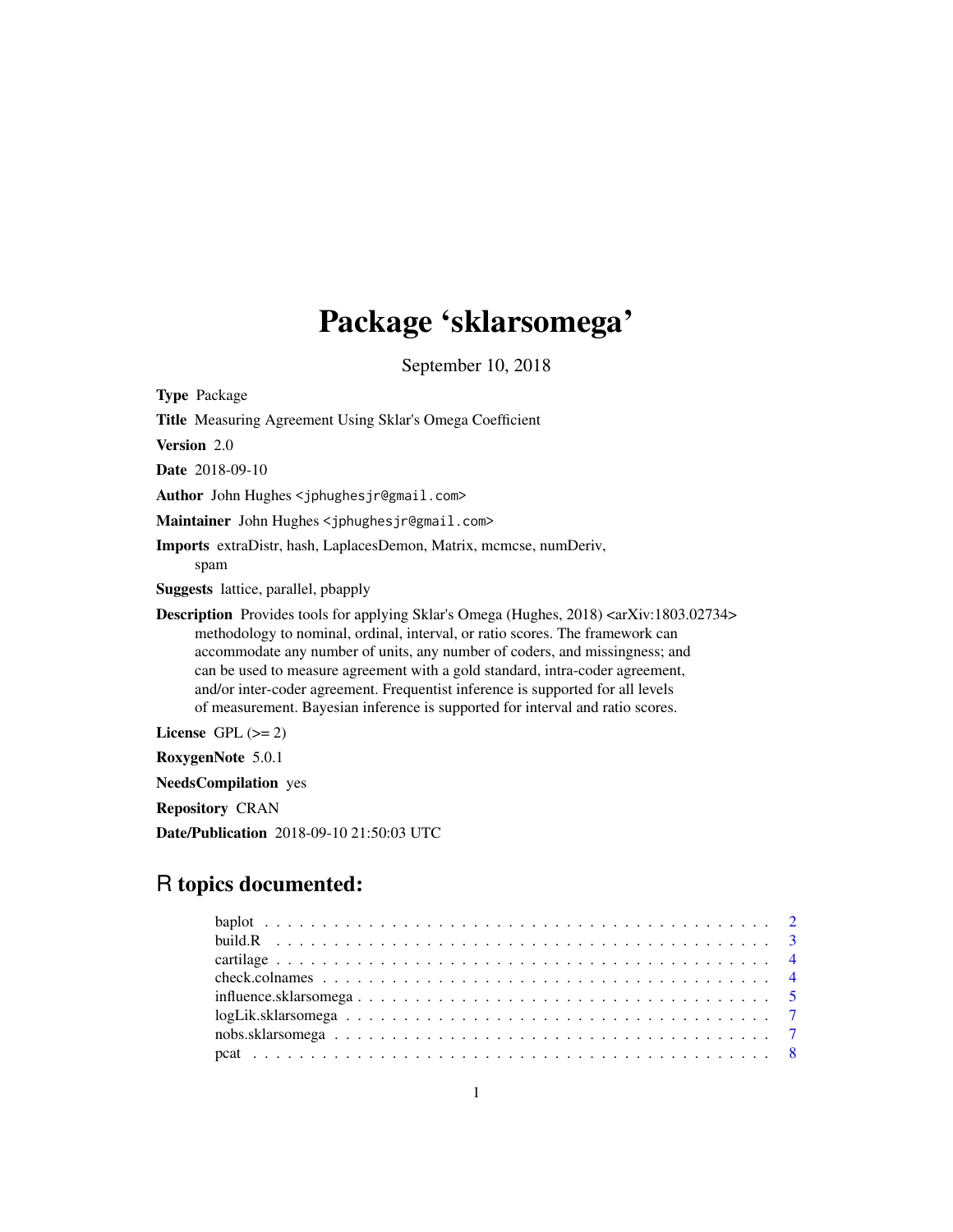#### <span id="page-1-0"></span>2 baplot bank and the set of the set of the set of the set of the set of the set of the set of the set of the set of the set of the set of the set of the set of the set of the set of the set of the set of the set of the se

### $\bf 1$ ndex  $\bf 20$  $\bf 20$

baplot *Produce a Bland-Altman plot.*

## Description

Produce a Bland-Altman plot.

### Usage

```
baplot(x, y, pch = 20, col = "black", bg = "black", main = "",
 xlab = "Mean", ylab = "Difference", lwd1 = 1, lwd2 = 1, cex = 1,
  lcol = "black")
```
### Arguments

| X    | the first vector of outcomes.                          |
|------|--------------------------------------------------------|
| y    | the second vector of outcomes.                         |
| pch  | the plotting character. Defaults to 20, a bullet.      |
| col  | the foreground color. Defaults to black.               |
| bg   | the background color. Defaults to black.               |
| main | a title for the plot. Defaults to no title, i.e., "".  |
| xlab | a title for the x axis. Defaults to "Mean".            |
| ylab | a title for the y axis. Defaults to "Difference".      |
| 1wd1 | the line width for the scatter plot. Defaults to 1.    |
| 1wd2 | the line width for the confidence band. Defaults to 1. |
| cex  | scaling factor for the scatter plot. Defaults to 1.    |
| lcol | line color for the confidence band. Defaults to black. |

### Details

This function produces rather customizable Bland-Altman plots, using the [plot](#page-0-0) and [abline](#page-0-0) functions. The former is used to create the scatter plot. The latter is used to display the confidence band.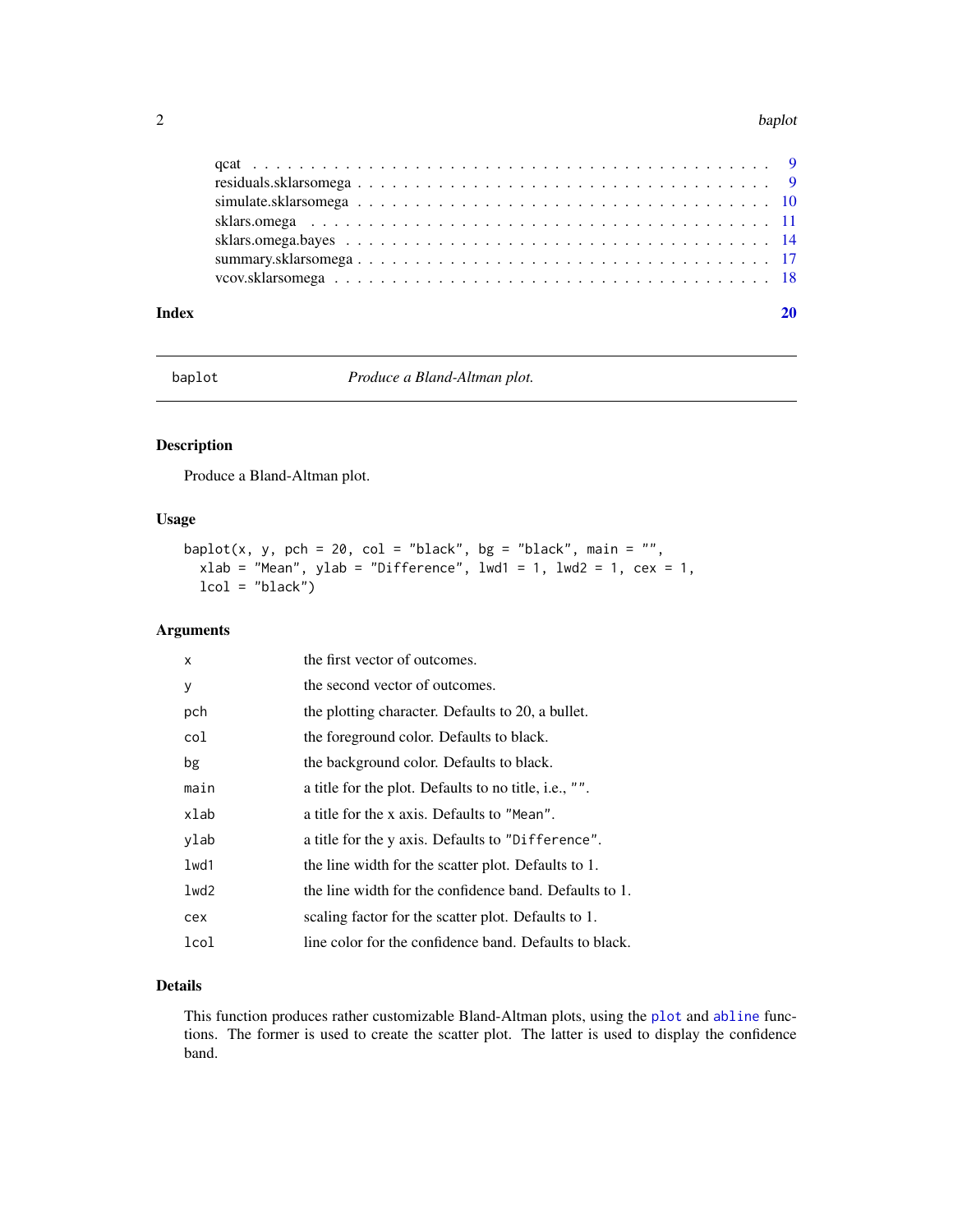#### <span id="page-2-0"></span>build.R  $\sim$  3

### References

Altman, D. G. and Bland, J. M. (1983). Measurement in medicine: The analysis of method comparison studies. *The Statistician*, 307–317.

Nissi, M. J., Mortazavi, S., Hughes, J., Morgan, P., and Ellermann, J. (2015). T2\* relaxation time of acetabular and femoral cartilage with and without intra-articular Gd-DTPA2 in patients with femoroacetabular impingement. *American Journal of Roentgenology*, 204(6), W695.

### Examples

# Reproduce the plot from Figure 4 of the package vignette.

```
data(cartilage)
baplot(cartilage$pre, cartilage$post, pch = 21, col = "navy", bg = "darkorange", lwd1 = 2,
       lwd2 = 2, lcol = "navy")
```
<span id="page-2-1"></span>build.R *Build a Sklar's Omega correlation matrix.*

### Description

Build a Sklar's Omega correlation matrix.

### Usage

build.R(data)

#### Arguments

data a matrix of scores. Each row corresponds to a unit, each column a coder.

### Details

This function accepts a data matrix and uses its column names to build the appropriate blockdiagonal correlation matrix. If gold-standard scores are included, they should be in the first column of the matrix, and that column should be named 'g'. For a given coder, the column name should begin with 'c', and then the coder number and score number should follow, separated by '.' (so that multi-digit numbers can be accommodated). For example, 'c.12.2' denotes the second score for coder 12.

See the package vignette for detailed information regarding the structure of the correlation matrix.

Note that this function is called by [sklars.omega](#page-10-1) and so is not a user-level function, per se. We expose the function so that interested users can more easily carry out simulation studies.

### Value

build.R returns a list comprising two elements.

|        | the correlation matrix.                                                                   |
|--------|-------------------------------------------------------------------------------------------|
| onames | a character vector that contains names for the parameters of the correlation ma-<br>trix. |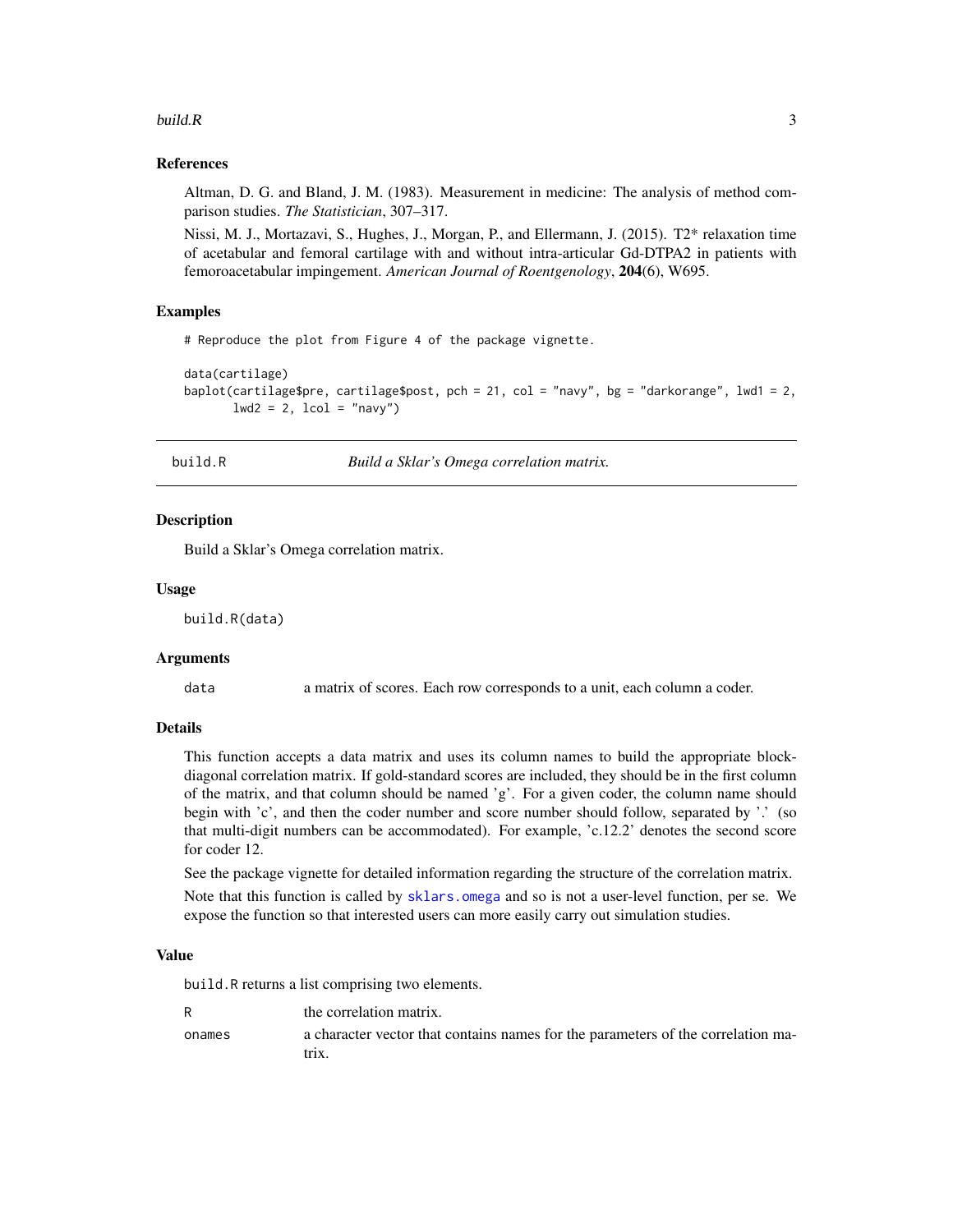### See Also

[sklars.omega](#page-10-1), [check.colnames](#page-3-1)

cartilage *Cartilage data described in the package vignette.*

#### Description

These data are presented and analyzed in Section 3.2 of the vignette.

#### Usage

data(cartilage)

#### Source

Nissi, M. J., Mortazavi, S., Hughes, J., Morgan, P., and Ellermann, J. (2015). T2\* relaxation time of acetabular and femoral cartilage with and without intra-articular Gd-DTPA2 in patients with femoroacetabular impingement. *American Journal of Roentgenology*, 204(6), W695.

#### Examples

data(cartilage)

<span id="page-3-1"></span>

| check.colnames | Check the column names of a Sklar's Omega data matrix for correct- |
|----------------|--------------------------------------------------------------------|
|                | ness.                                                              |

### **Description**

Check the column names of a Sklar's Omega data matrix for correctness.

#### Usage

check.colnames(data)

#### Arguments

data a matrix of scores. Each row corresponds to a unit, each column a coder.

#### Details

This function performs a somewhat rudimentary validation of the column names. At most one column may be labeled 'g', and said column must be the first. The only other valid format is 'c.C.S', where 'C' denotes coder number and 'S' denotes the Sth score for coder C (both positive whole numbers). It is up to the user to ensure that the coder and score indices make sense and are ordered correctly, i.e., coders, and scores for a given coder, are numbered consecutively.

<span id="page-3-0"></span>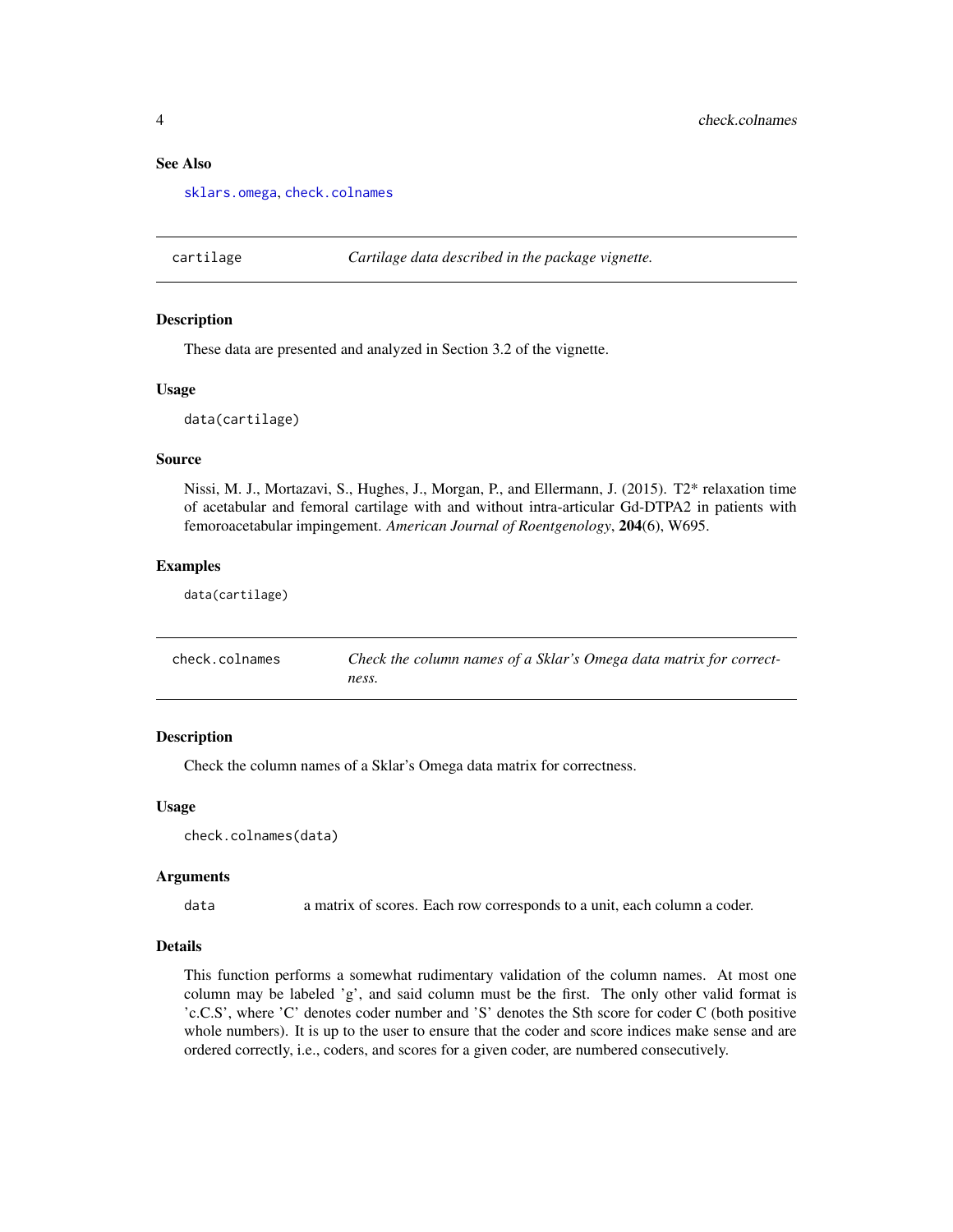### <span id="page-4-0"></span>Value

check.colnames returns a list comprising two elements.

| <b>SUCCESS</b> | logical; if TRUE, the column names passed the test.                           |
|----------------|-------------------------------------------------------------------------------|
| cols           | if success is FALSE, vector cols contains the numbers of the problematic col- |
|                | umn names.                                                                    |

### References

Krippendorff, K. (2013). Computing Krippendorff's alpha-reliability. Technical report, University of Pennsylvania.

### Examples

# The following data were presented in Krippendorff (2013).

```
data = matrix(c(1, 2, 3, 3, 2, 1, 4, 1, 2, NA, NA, NA,1,2,3,3,2,2,4,1,2,5,NA,3,
                NA,3,3,3,2,3,4,2,2,5,1,NA,
                1,2,3,3,2,4,4,1,2,5,1,NA), 12, 4)
colnames(data) = c("c.1.1", "c.2.1", "c.3.1", "c.4.1")
data
(check.colnames(data))
# Introduce errors for columns 1 and 4.
colnames(data) = c("c.a.1", "c.2.1", "c.3.1", "C.4.1")(check.colnames(data))
# The following scenario passes the check but is illogical.
colnames(data) = c("g", "c.2.1", "c.1.47", "c.2.1")
(check.colnames(data))
```
influence.sklarsomega *Compute DFBETAs for units and/or coders.*

### Description

Compute DFBETAs for units and/or coders.

### Usage

```
## S3 method for class 'sklarsomega'
influence(model, units, coders, ...)
```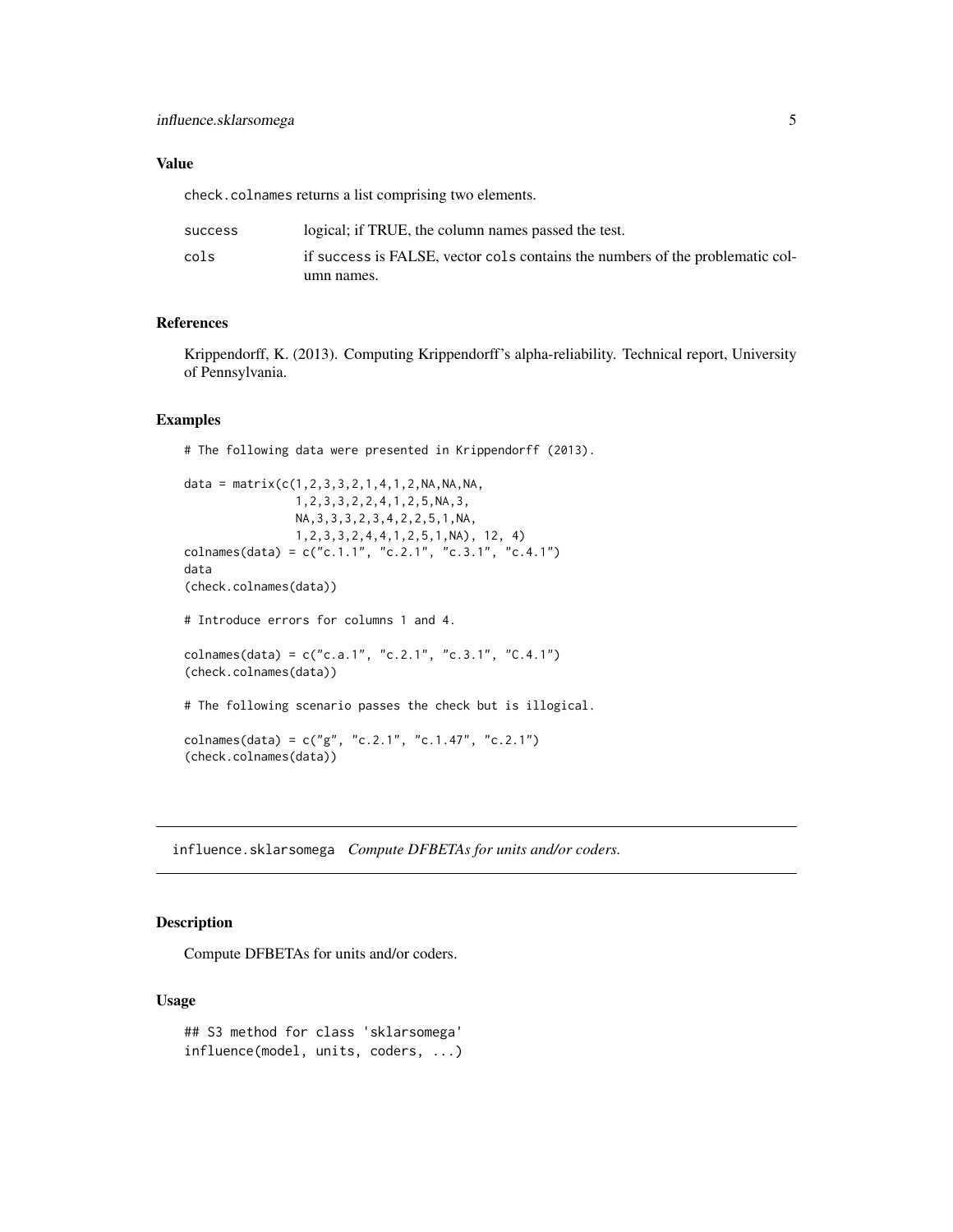### Arguments

| model    | a fitted model object.                                                                   |
|----------|------------------------------------------------------------------------------------------|
| units    | a vector of integers. A DFBETA will be computed for each of the corresponding<br>units.  |
| coders   | a vector of integers. A DFBETA will be computed for each of the corresponding<br>coders. |
| $\cdots$ | additional arguments.                                                                    |

### Details

This function computes DFBETAS for one or more units and/or one or more coders.

#### Value

A list comprising at most two elements.

| dfbeta.units | a matrix, the columns of which contain DFBETAS for the units specified via<br>argument units.                 |
|--------------|---------------------------------------------------------------------------------------------------------------|
|              | dfbeta.coders a matrix, the columns of which contain DFBETAS for the coders specified via<br>argument coders. |

### References

Young, D. S. (2017). *Handbook of Regression Methods*. CRC Press.

Krippendorff, K. (2013). Computing Krippendorff's alpha-reliability. Technical report, University of Pennsylvania.

### Examples

# The following data were presented in Krippendorff (2013).

```
data = matrix(c(1,2,3,3,2,1,4,1,2,NA,NA,NA,
                1,2,3,3,2,2,4,1,2,5,NA,3,
                NA,3,3,3,2,3,4,2,2,5,1,NA,
                1,2,3,3,2,4,4,1,2,5,1,NA), 12, 4)
colnames(data) = c("c.1.1", "c.2.1", "c.3.1", "c.4.1")fit = sklars.omega(data, level = "nominal", confint = "none")
summary(fit)
(inf = influence(fit, units = c(6, 11), coders = c(2, 3)))
```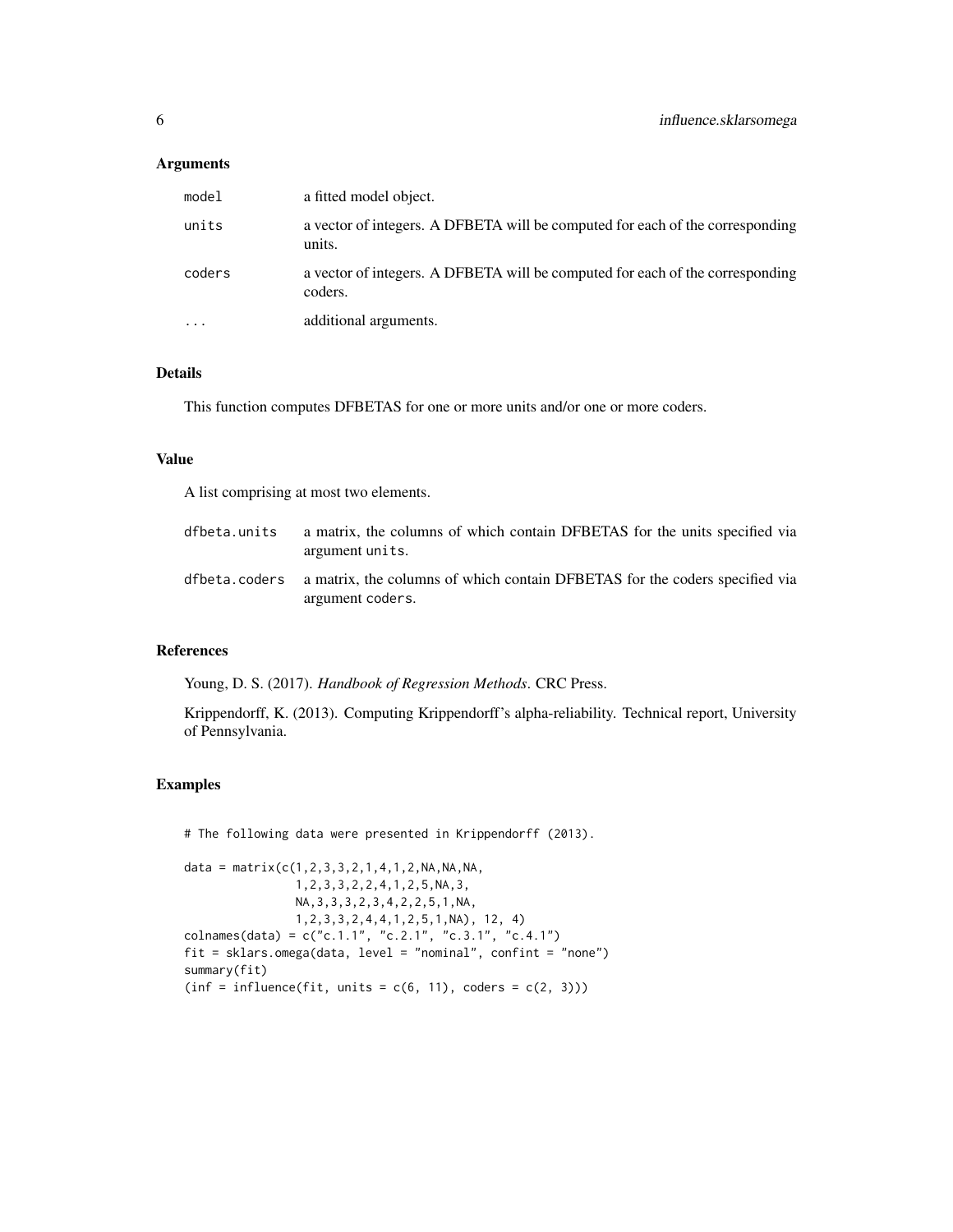<span id="page-6-0"></span>logLik.sklarsomega *Return the maximum of the Sklar's Omega log objective function.*

### Description

Return the maximum of the Sklar's Omega log objective function.

### Usage

```
## S3 method for class 'sklarsomega'
logLik(object, ...)
```
### Arguments

| object                  | a fitted model object. |
|-------------------------|------------------------|
| $\cdot$ $\cdot$ $\cdot$ | additional arguments.  |

### Details

This function extracts the maximum value of the log objective function from a model fit, and is principally intended to be used in computing information criteria.

#### Value

This function returns an object of class logLik. This is a number with at least one attribute, "df" (degrees of freedom), giving the number of estimated parameters in the model.

### See Also

[AIC](#page-0-0)

nobs.sklarsomega *Return the number of observations for a Sklar's Omega fit.*

### Description

Return the number of observations for a Sklar's Omega fit.

#### Usage

```
## S3 method for class 'sklarsomega'
nobs(object, ...)
```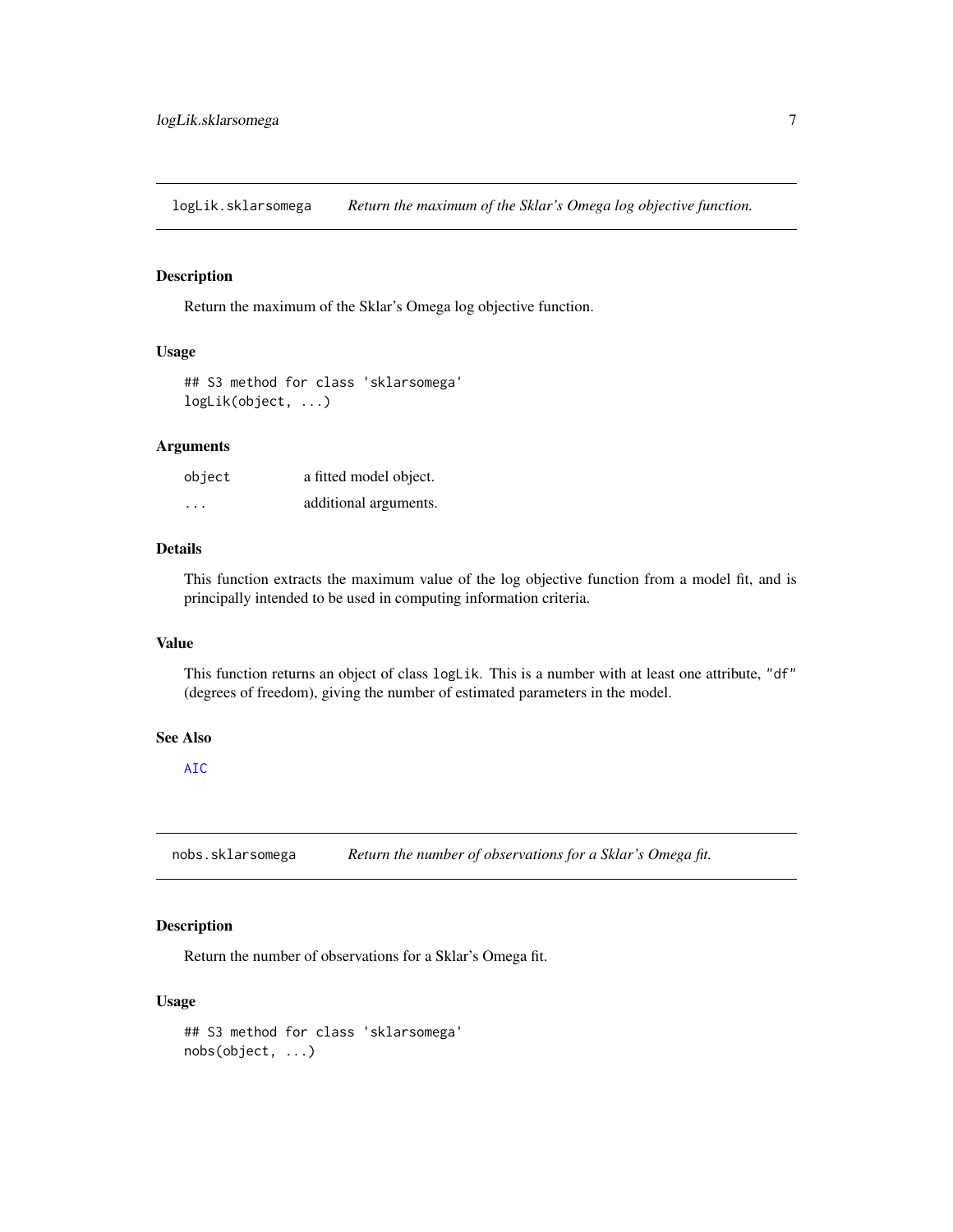### <span id="page-7-0"></span>Arguments

| object                  | a fitted model object. |
|-------------------------|------------------------|
| $\cdot$ $\cdot$ $\cdot$ | additional arguments.  |

### Details

This function extracts the number of observations from a model fit, and is principally intended to be used in computing information criteria.

### Value

An integer.

### See Also

[AIC](#page-0-0)

| pcat | Compute the cumulative distribution function for a categorical distri- |
|------|------------------------------------------------------------------------|
|      | bution.                                                                |

### Description

Compute the cumulative distribution function for a categorical distribution.

### Usage

pcat(q, p)

### Arguments

| q | vector of quantiles.     |
|---|--------------------------|
| p | vector of probabilities. |

### Details

This function uses [dcat](#page-0-0) to compute the cdf for the categorical distribution with support  $1, \ldots, K$ and probabilities  $p = (p_1, \dots, p_K)'$ .

### Value

pcat returns a probability or a vector of probabilities, depending on the dimension of q.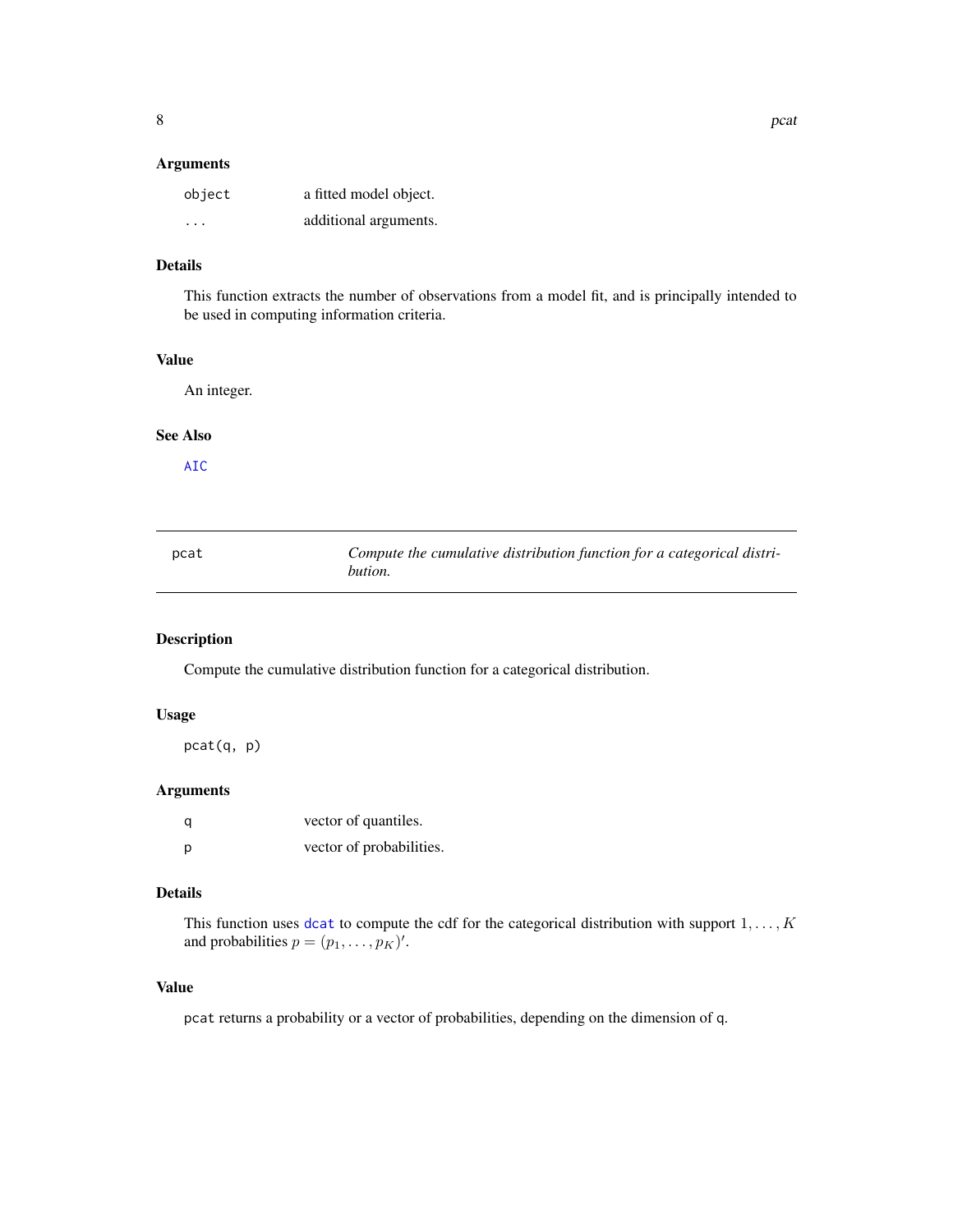<span id="page-8-0"></span>

### Description

Compute the quantile function for a categorical distribution.

### Usage

 $qcat(pr, p, lower.tail = TRUE, log.pr = FALSE)$ 

### Arguments

| pr         | vector of probabilities.                                                             |
|------------|--------------------------------------------------------------------------------------|
| p          | vector of proabilities.                                                              |
| lower.tail | logical; if TRUE (default), probabilities are $P(X \le x)$ , otherwise, $P(X > x)$ . |
| log.pr     | logical; if TRUE, probabilities pr are handled as $log(pr)$ .                        |

### Details

This function computes quantiles for the categorical distribution with support  $1, \ldots, K$  and probabilities  $p = (p_1, \ldots, p_K)'$ .

### Value

qcat returns a vector of quantiles.

residuals.sklarsomega *Extract model residuals.*

### Description

Extract model residuals.

### Usage

```
## S3 method for class 'sklarsomega'
residuals(object, ...)
```
### Arguments

| object | an object of class sklarsomega, typically the result of a call to sklars. omega. |
|--------|----------------------------------------------------------------------------------|
| .      | additional arguments.                                                            |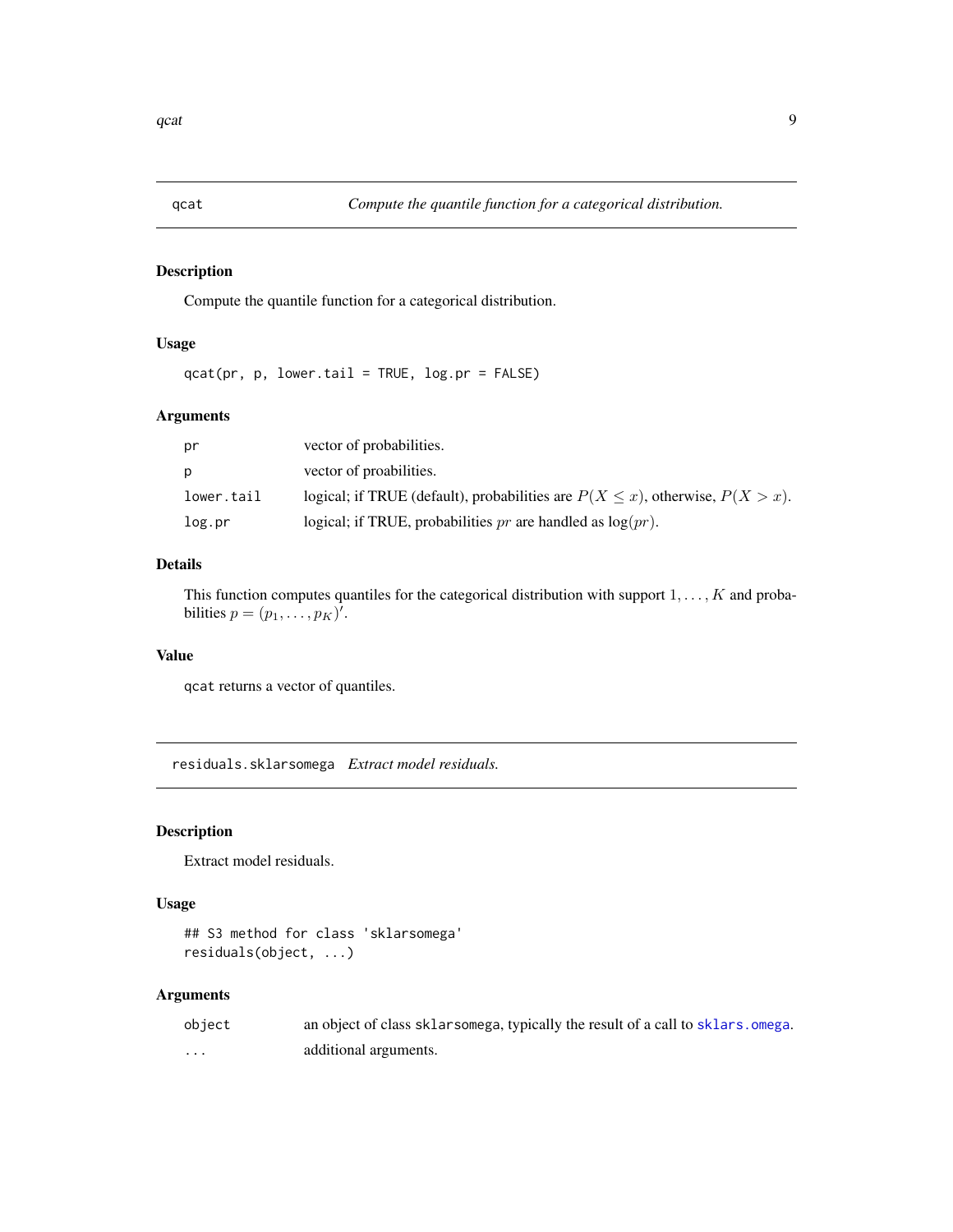### Details

Although our simulation studies suggest that residuals are not terribly useful in this context, we provide residuals nonetheless. Said residuals are computed by first applying the probability integral transform, then applying the inverse probability integral transform, then pre-multiplying by the inverse of the square root of the (fitted) copula correlation matrix. For nominal or ordinal scores, the distributional transform approximation is used.

#### Value

A vector of residuals.

#### References

Nissi, M. J., Mortazavi, S., Hughes, J., Morgan, P., and Ellermann, J. (2015). T2\* relaxation time of acetabular and femoral cartilage with and without intra-articular Gd-DTPA2 in patients with femoroacetabular impingement. *American Journal of Roentgenology*, 204(6), W695.

#### See Also

[sklars.omega](#page-10-1)

#### Examples

# Fit a subset of the cartilage data, assuming a Laplace marginal distribution.

```
data(cartilage)
data = as.matrix(cartilage)[1:100, ]
colnames(data) = c("c.1.1", "c.2.1")fit = sklars.omega(data, level = "interval", control = list(dist = "laplace"))
summary(fit)
res = residuals(fit)
qqnorm(res, pch = 20)
abline(0, 1, col = "red", lwd = 2)
```
simulate.sklarsomega *Simulate a Sklar's Omega dataset(s).*

### **Description**

Simulate a Sklar's Omega dataset(s).

#### Usage

```
## S3 method for class 'sklarsomega'
simulate(object, nsim = 1, seed = NULL, ...)
```
<span id="page-9-0"></span>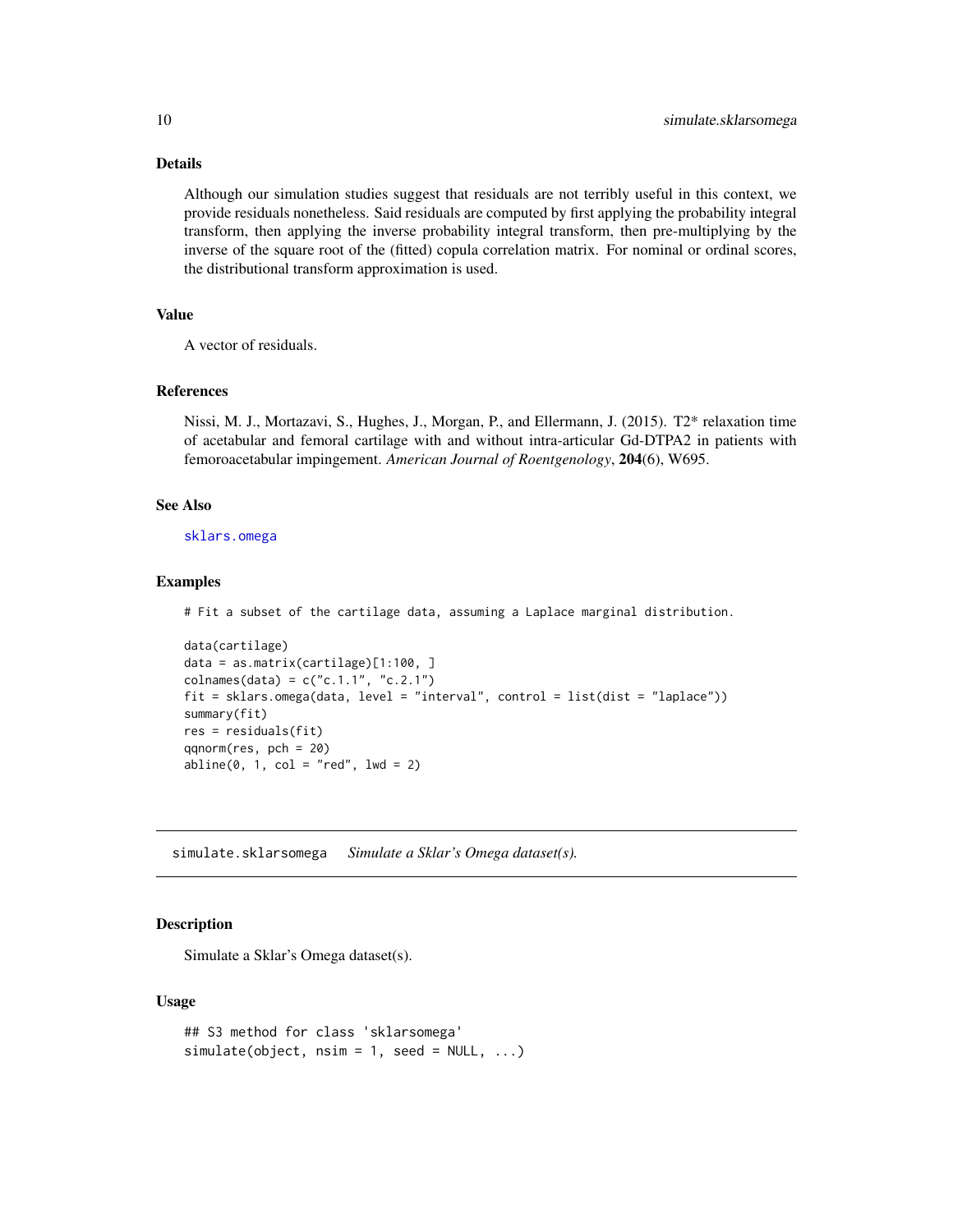### <span id="page-10-0"></span>sklars.omega 11

### Arguments

| object   | a fitted model object.                                                                                                                                                                                                                                                                                                      |
|----------|-----------------------------------------------------------------------------------------------------------------------------------------------------------------------------------------------------------------------------------------------------------------------------------------------------------------------------|
| nsim     | number of datasets to simulate. Defaults to 1.                                                                                                                                                                                                                                                                              |
| seed     | either NULL or an integer that will be used in a call to set, seed before simulating<br>the response vector(s). If set, the value is saved as the "seed" attribute of the<br>returned value. The default (NULL) will not change the random generator state,<br>and . Random, seed will be returned as the "seed" attribute. |
| $\cdots$ | additional arguments.                                                                                                                                                                                                                                                                                                       |

### Details

This function simulates one or more responses distributed according to the fitted model.

#### Value

A data frame having nsim columns, each of which contains a simulated response vector. Said data frame has a "seed" attribute, which takes the value of the seed argument or the value of [.Random.seed](#page-0-0).

#### Examples

# The following data were presented in Krippendorff (2013).

```
data = matrix(c(1,2,3,3,2,1,4,1,2,NA,NA,NA,
               1,2,3,3,2,2,4,1,2,5,NA,3,
               NA,3,3,3,2,3,4,2,2,5,1,NA,
               1,2,3,3,2,4,4,1,2,5,1,NA), 12, 4)
colnames(data) = c("c.1.1", "c.2.1", "c.3.1", "c.4.1")fit = sklars.omega(data, level = "nominal", confint = "none")
summary(fit)
```

```
# Simulate three datasets from the fitted model, and then
# display the first dataset in matrix form.
```

```
sim = simulate(fit, nsim = 3, seed = 42)data.sim = t(fit$data)
data.sim[! is.na(data.sim)] = sim[, 1]
data.sim = t(data.sim)
data.sim
```
<span id="page-10-1"></span>sklars.omega *Apply Sklar's Omega.*

### Description

Apply Sklar's Omega.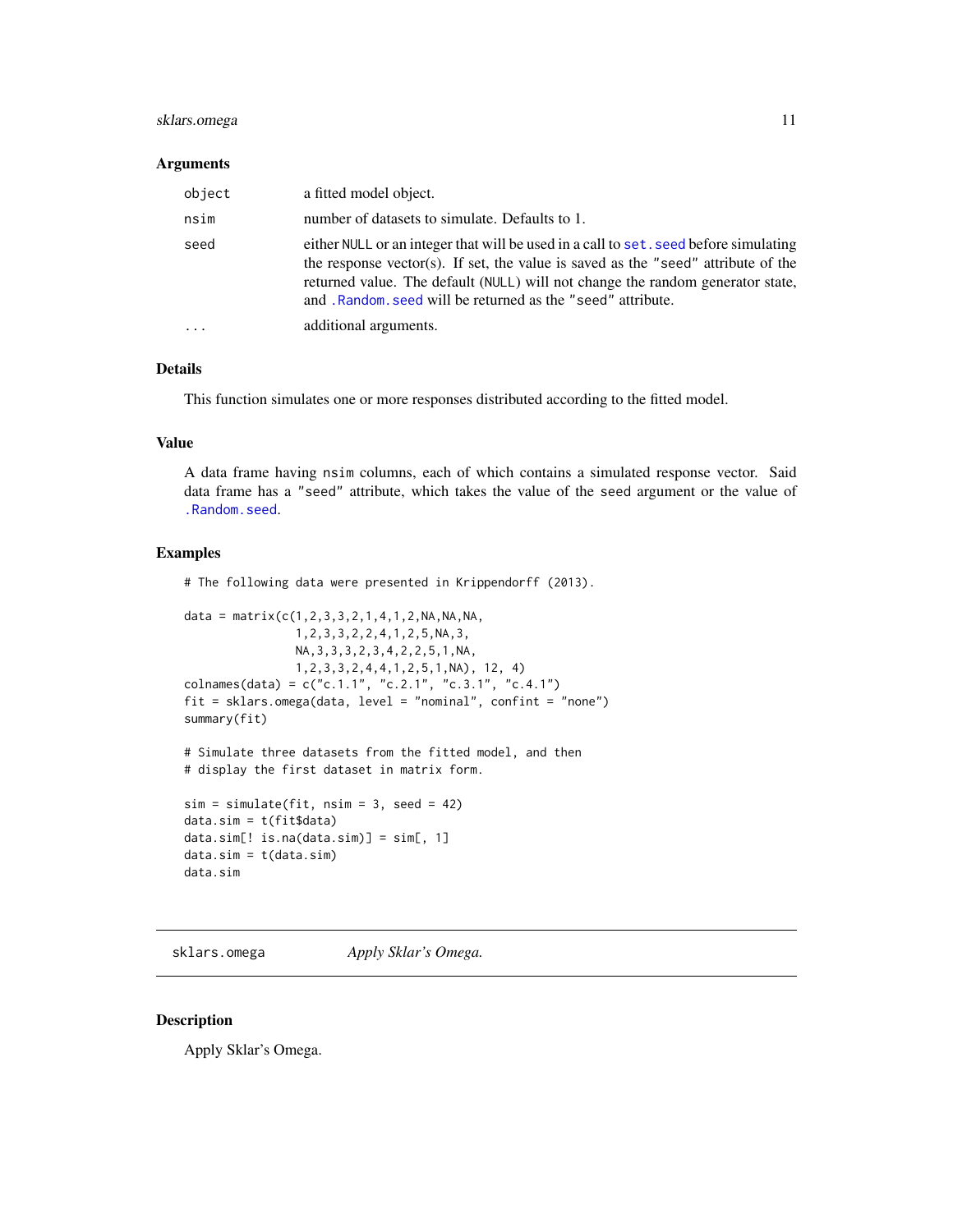```
sklars.omega(data, level = c("nominal", "ordinal", "interval", "ratio"),
 confint = c("none", "bootstrap", "asymptotic"), verbose = FALSE,
 control = list()
```
#### Arguments

| data    | a matrix of scores. Each row corresponds to a unit, each column a coder. The<br>columns must be named appropriately so that the correct copula correlation ma-<br>trix can be constructed. See build. R for details regarding column naming. |  |
|---------|----------------------------------------------------------------------------------------------------------------------------------------------------------------------------------------------------------------------------------------------|--|
| level   | the level of measurement, one of "nominal", "ordinal", "interval", or "ratio".                                                                                                                                                               |  |
| confint | the method for computing confidence intervals, one of "none", "bootstrap",<br>or "asymptotic".                                                                                                                                               |  |
| verbose | logical; if TRUE, various messages are printed to the console.                                                                                                                                                                               |  |
| control | a list of control parameters.                                                                                                                                                                                                                |  |
|         | bootit the size of the (parametric) bootstrap sample. This applies when confint = "bootstrap",<br>or when confint = "asymptotic" and level = "nominal" or level = "ordinal".<br>Defaults to 1,000.                                           |  |
|         | dist when $level = "interval", one of "gaussian", "laplace", "t", "gamma",$<br>or "empirical"; when $level = "ratio", one of "beta" or "kumaraswamy".$                                                                                       |  |
|         | <b>nodes</b> the desired number of nodes in the cluster.                                                                                                                                                                                     |  |
|         | <b>parallel</b> logical; if TRUE (the default), bootstrapping is done in parallel.                                                                                                                                                           |  |
|         | type one of the supported cluster types for make Cluster. Defaults to "SOCK".                                                                                                                                                                |  |

#### Details

This is the package's flagship function. It applies the Sklar's Omega methodology to nominal, ordinal, interval, or ratio outcomes, and, if desired, produces confidence intervals. Parallel computing is supported, when applicable, and other measures (e.g., sparse matrix operations) are taken in the interest of computational efficiency.

If the level of measurement is nominal or ordinal, the scores (which must take values in  $1, \ldots, K$ ) are assumed to share a common categorical marginal distribution. If  $K$  is less than 5, a composite marginal likelihood (CML) approach is used. If  $K$  is greater than or equal to 5, the distributional transform (DT) approximation is used. In either case, two types of confidence interval are available: bootstrap or asymptotic. See the package vignette for details.

If the level of measurement is interval or ratio, control parameter dist must be used to select a marginal distribution from among "gaussian", "laplace", "t", "gamma", and "empirical", or from among "beta" or "kumaraswamy", respectively. The ML method is used unless dist = "empirical", in which case conditional maximum likelihood is used, i.e., the copula parameters are estimated conditional on the sample distribution function of the scores. For the ML method, both bootstrap and asymptotic confidence intervals are available. When dist  $=$  "empirical", only bootstrap intervals are available.

When applicable, functions of appropriate sample quantities are used as starting values for marginal parameters, regardless of the level of measurement. Details are provided in the package vignettes.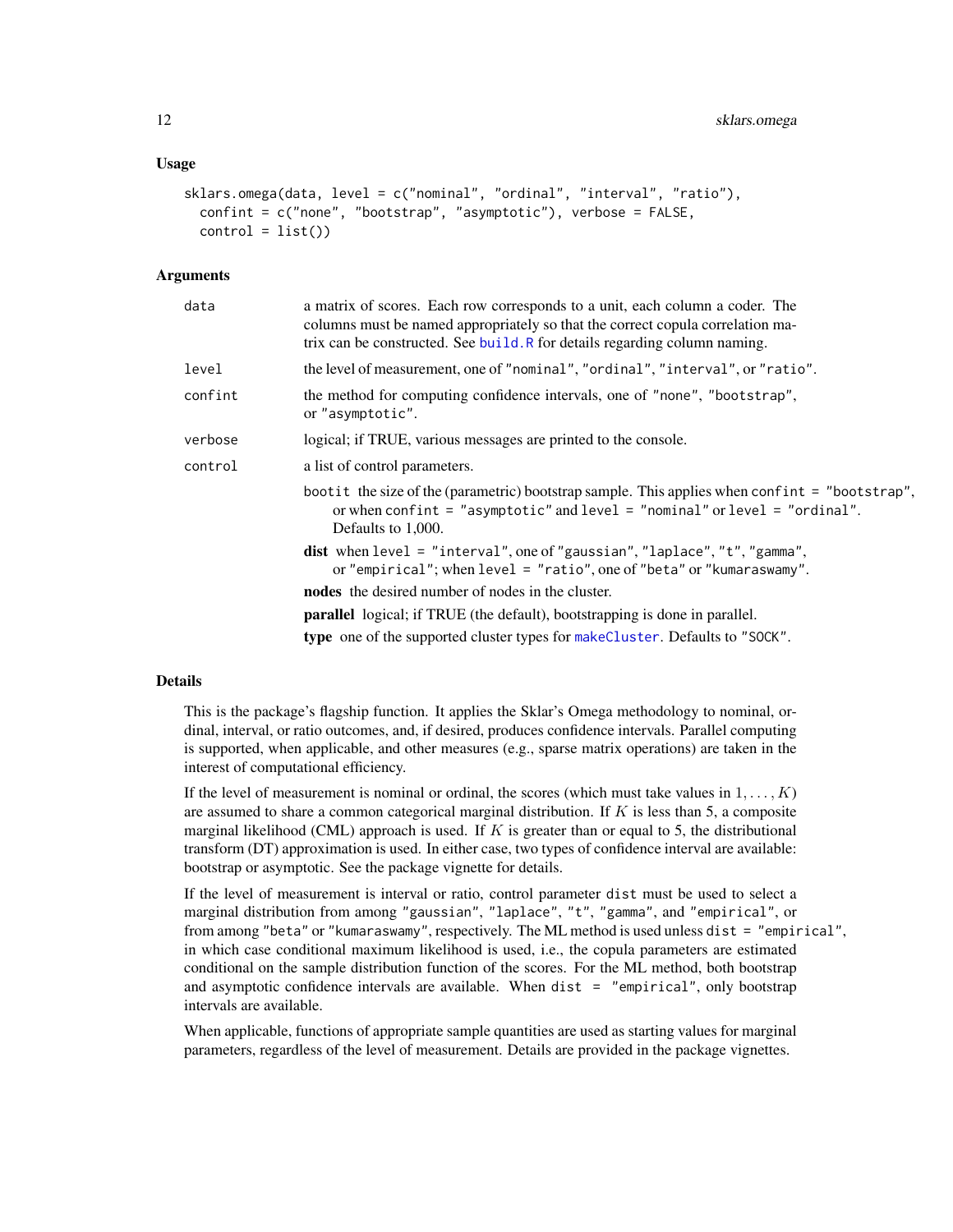### <span id="page-12-0"></span>sklars.omega 13

### Value

Function sklars.omega returns an object of class "sklarsomega", which is a list comprising the following elements.

| AIC          | the value of AIC for the fit, if $level = "interval"$ and dist $!= "empirical",$<br>or if $level = "ratio".$             |  |
|--------------|--------------------------------------------------------------------------------------------------------------------------|--|
| <b>BIC</b>   | the value of BIC for the fit, if $level = "interval"$ and dist $!= "empirical",$<br>or if $level = "ratio".$             |  |
| boot.sample  | when applicable, the bootstrap sample.                                                                                   |  |
| call         | the matched call.                                                                                                        |  |
| coefficients | a named vector of parameter estimates.                                                                                   |  |
| confint      | the value of argument confint.                                                                                           |  |
| control      | the list of control parameters.                                                                                          |  |
| convergence  | unless optimization failed, the value of convergence returned by optim.                                                  |  |
| cov.hat      | if confint $=$ "asymptotic", the estimate of the covariance matrix of the pa-<br>rameter estimator.                      |  |
| data         | the matrix of scores, perhaps altered to remove rows (units) containing fewer<br>than two scores.                        |  |
| iter         | if optimization converged, the value of iter returned by optim.                                                          |  |
| level        | the level of measurement.                                                                                                |  |
| message      | the value of message returned by optim.                                                                                  |  |
| method       | the approach to inference, one of "CML", "DT", "ML", or "SMP" (semiparametric).                                          |  |
| mpar         | the number of marginal parameters.                                                                                       |  |
| npar         | the total number of parameters.                                                                                          |  |
| R            | the initial value of the copula correlation matrix.                                                                      |  |
| R.hat        | the estimated value of the copula correlation matrix.                                                                    |  |
| residuals    | the residuals.                                                                                                           |  |
| root.R.hat   | a square root of the estimated copula correlation matrix. This is used for simu-<br>lation and to compute the residuals. |  |
| value        | the minimum of the log objective function.                                                                               |  |
| verbose      | the value of argument verbose.                                                                                           |  |
| у            | the scores as a vector, perhaps altered to remove rows (units) containing fewer<br>than two scores.                      |  |

### References

Hughes, J. (2018). Sklar's Omega: A Gaussian copula-based framework for assessing agreement. *ArXiv e-prints*, March.

Nissi, M. J., Mortazavi, S., Hughes, J., Morgan, P., and Ellermann, J. (2015). T2\* relaxation time of acetabular and femoral cartilage with and without intra-articular Gd-DTPA2 in patients with femoroacetabular impingement. *American Journal of Roentgenology*, 204(6), W695.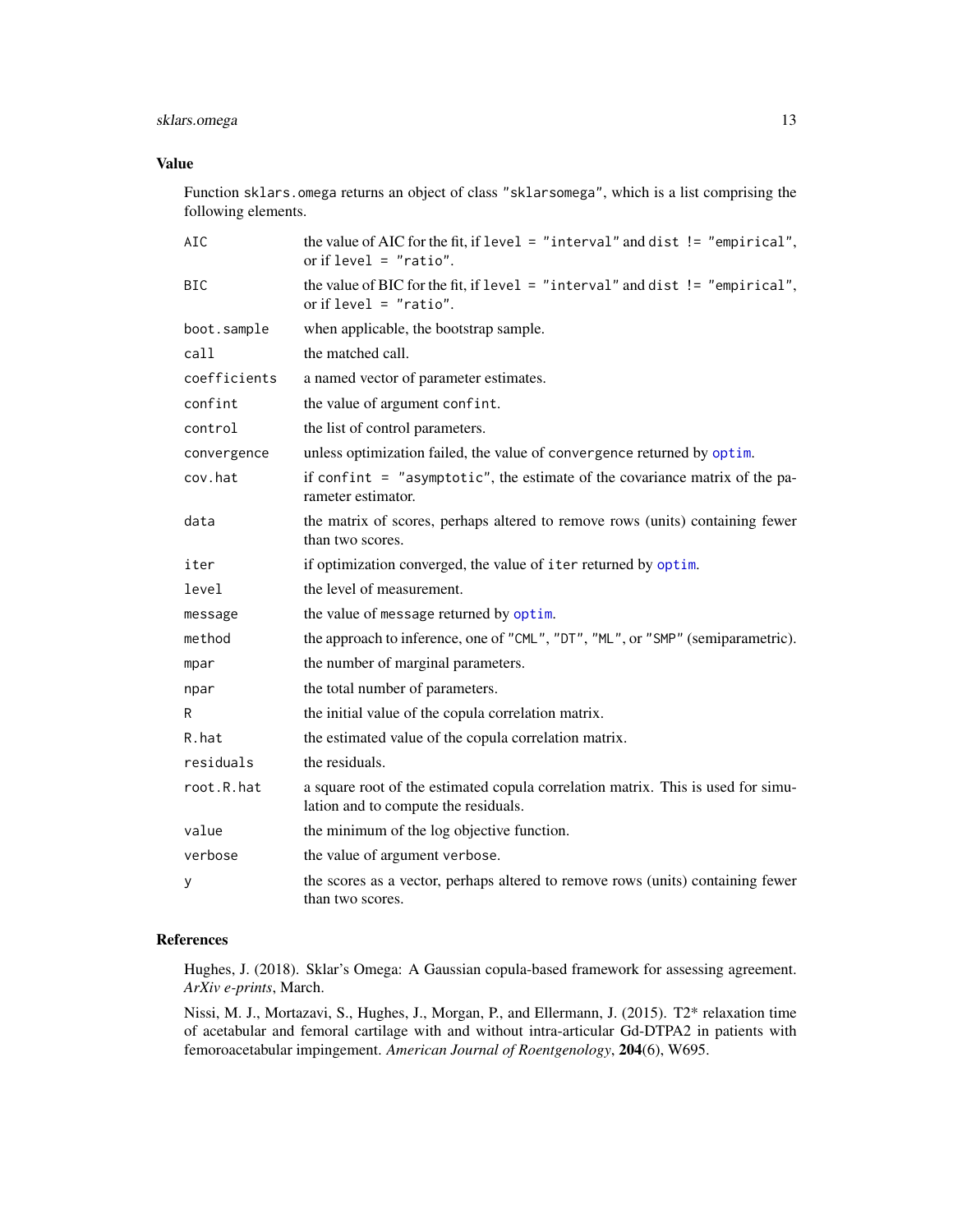#### <span id="page-13-0"></span>Examples

```
# The following data were presented in Krippendorff (2013).
data = matrix(c(1, 2, 3, 3, 2, 1, 4, 1, 2, NA, NA, NA,1,2,3,3,2,2,4,1,2,5,NA,3,
                NA,3,3,3,2,3,4,2,2,5,1,NA,
                1,2,3,3,2,4,4,1,2,5,1,NA), 12, 4)
colnames(data) = c("c.1.1", "c.2.1", "c.3.1", "c.4.1")
data
# Compute asymptotic confidence intervals. Since the distributional transform
# approximation is used, the asymptotic covariance matrix has a sandwich form.
# We use a bootstrap estimator of the "filling" (the variance of the score).
# Obtain a bootstrap sample of size 1,000. Do the bootstrap in parallel, using
# all but one of the available cores. Since we set 'verbose' equal to TRUE, a
# progress bar is displayed during the bootstrap.
set.seed(12)
fit = sklars.omega(data, level = "nominal", confint = "asymptotic", verbose = TRUE,
                   control = list(bootit = 1000, parallel = TRUE,nodes = parallel::detectCores() - 1))
summary(fit)
# Fit a subset of the cartilage data, assuming a Laplace marginal distribution. Compute
# confidence intervals in the usual ML way (observed information matrix).
data(cartilage)
data = as.matrix(cartilage)[1:100, ]
colnames(data) = c("c.1.1", "c.2.1")fit = sklars.omega(data, level = "interval", confint = "asymptotic",
                   control = list(dist = "laplace"))summary(fit)
vcov(fit)
# Now assume a t marginal distribution.
fit = sklars.omega(data, level = "interval", confint = "asymptotic",
                   control = list(dist = "t")summary(fit)
vcov(fit)
```
sklars.omega.bayes *Do Bayesian inference for Sklar's Omega.*

### Description

Do Bayesian inference for Sklar's Omega.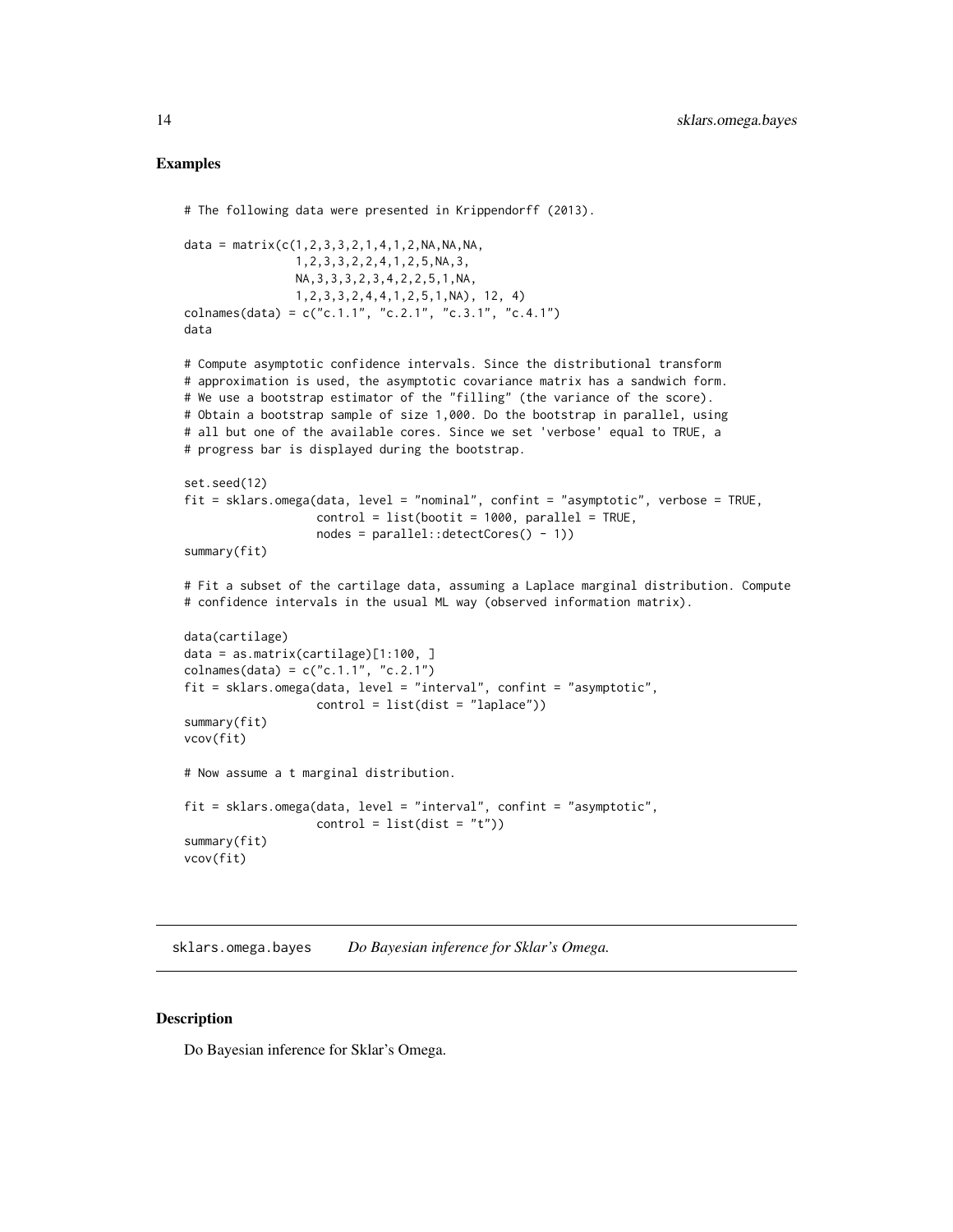### <span id="page-14-0"></span>Usage

```
sklars.omega.bayes(data, level = c("interval", "ratio"), verbose = FALSE,
 control = list()
```
### Arguments

| a matrix of scores. Each row corresponds to a unit, each column a coder. The<br>columns must be named appropriately so that the correct copula correlation ma-<br>trix can be constructed. See build. R for details regarding column naming. |  |
|----------------------------------------------------------------------------------------------------------------------------------------------------------------------------------------------------------------------------------------------|--|
| the level of measurement, either "interval" or "ratio".                                                                                                                                                                                      |  |
| logical; if TRUE, various messages are printed to the console.                                                                                                                                                                               |  |
| a list of control parameters.                                                                                                                                                                                                                |  |
| dist when level = "interval", one of "gaussian", "laplace", "t", or<br>"gamma"; when level = "ratio", one of "beta" or "kumaraswamy".                                                                                                        |  |
| minit the minimum sample size. This should be large enough to permit accurate<br>estimation of Monte Carlo standard errors. The default is 1,000.                                                                                            |  |
| <b>maxit</b> the maximum sample size. Sampling from the posterior terminates when<br>all estimated coefficients of variation are smaller than tol or when maxit<br>samples have been drawn, whichever happens first. The default is 10,000.  |  |
| sigma.1 the proposal standard deviation for the first marginal parameter. De-<br>faults to 0.1.                                                                                                                                              |  |
| sigma.2 the proposal standard deviation for the second marginal parameter. De-<br>faults to 0.1.                                                                                                                                             |  |
| sigma.omega a vector of proposal standard deviations for the parameters of the<br>copula correlation matrix. These default to 0.1.                                                                                                           |  |
| <b>tol</b> a tolerance. If all estimated coefficients of variation are smaller than tol, no<br>more samples are drawn from the posterior. The default value is 0.1.                                                                          |  |
|                                                                                                                                                                                                                                              |  |

### Details

This function does MCMC for Bayesian inference for interval or ratio scores.

Control parameter dist must be used to select a marginal distribution from among "gaussian", "laplace", "t", and "gamma" (for interval scores), or from among "beta" or "kumaraswamy" (for ratio scores).

Details regarding prior distributions and sampling are provided in the second package vignette.

### Value

Function sklars.omega.bayes returns an object of class "sklarsomega", which is a list comprising the following elements.

| accept       | a vector of acceptance rates.          |
|--------------|----------------------------------------|
| DIC.         | the value of DIC for the fit.          |
| call         | the matched call.                      |
| coefficients | a named vector of parameter estimates. |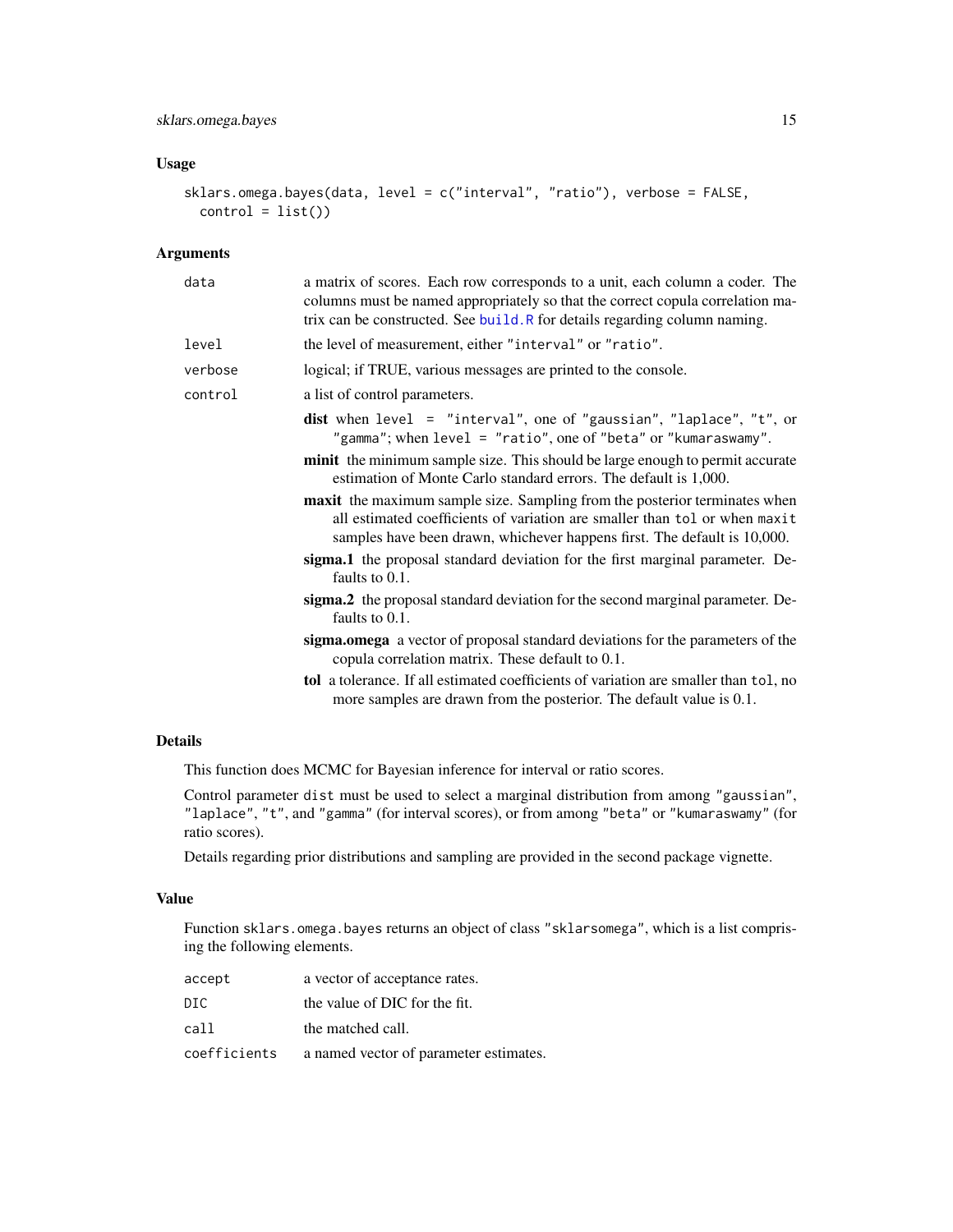| control    | the list of control parameters.                                                                                          |  |
|------------|--------------------------------------------------------------------------------------------------------------------------|--|
| data       | the matrix of scores, perhaps altered to remove rows (units) containing fewer<br>than two scores.                        |  |
| iter       | the number of posterior samples that were drawn.                                                                         |  |
| level      | the level of measurement.                                                                                                |  |
| $m$ cse    | a vector of Monte Carlo standard errors.                                                                                 |  |
| method     | always equal to "Bayesian" for this function.                                                                            |  |
| mpar       | the number of marginal parameters.                                                                                       |  |
| npar       | the total number of parameters.                                                                                          |  |
| R          | the initial value of the copula correlation matrix.                                                                      |  |
| R.hat      | the estimated value of the copula correlation matrix.                                                                    |  |
| residuals  | the residuals.                                                                                                           |  |
| root.R.hat | a square root of the estimated copula correlation matrix. This is used for simu-<br>lation and to compute the residuals. |  |
| samples    | the posterior samples.                                                                                                   |  |
| verbose    | the value of argument verbose.                                                                                           |  |
| У          | the scores as a vector, perhaps altered to remove rows (units) containing fewer<br>than two scores.                      |  |

#### References

Hughes, J. (2018). Sklar's Omega: A Gaussian copula-based framework for assessing agreement. *ArXiv e-prints*, March.

Nissi, M. J., Mortazavi, S., Hughes, J., Morgan, P., and Ellermann, J. (2015). T2\* relaxation time of acetabular and femoral cartilage with and without intra-articular Gd-DTPA2 in patients with femoroacetabular impingement. *American Journal of Roentgenology*, 204(6), W695.

### Examples

```
# Fit a subset of the cartilage data, assuming a Laplace marginal distribution. Compute
# 95% HPD intervals. Show the acceptance rates for the three parameters.
```

```
data(cartilage)
data = as.matrix(cartilage)[1:100, ]
colnames(data) = c("c.1.1", "c.2.1")set.seed(111111)
fit1 = sklars.omega.bayes(data, verbose = FALSE,
                    control = list(dist = "laplace", minit = 1000, maxit = 5000, tol = 0.01,
                                         sigma.1 = 1, sigma.2 = 0.1, sigma.omega = 0.2)
summary(fit1)
fit1$accept
# Now assume a t marginal distribution.
set.seed(4565)
```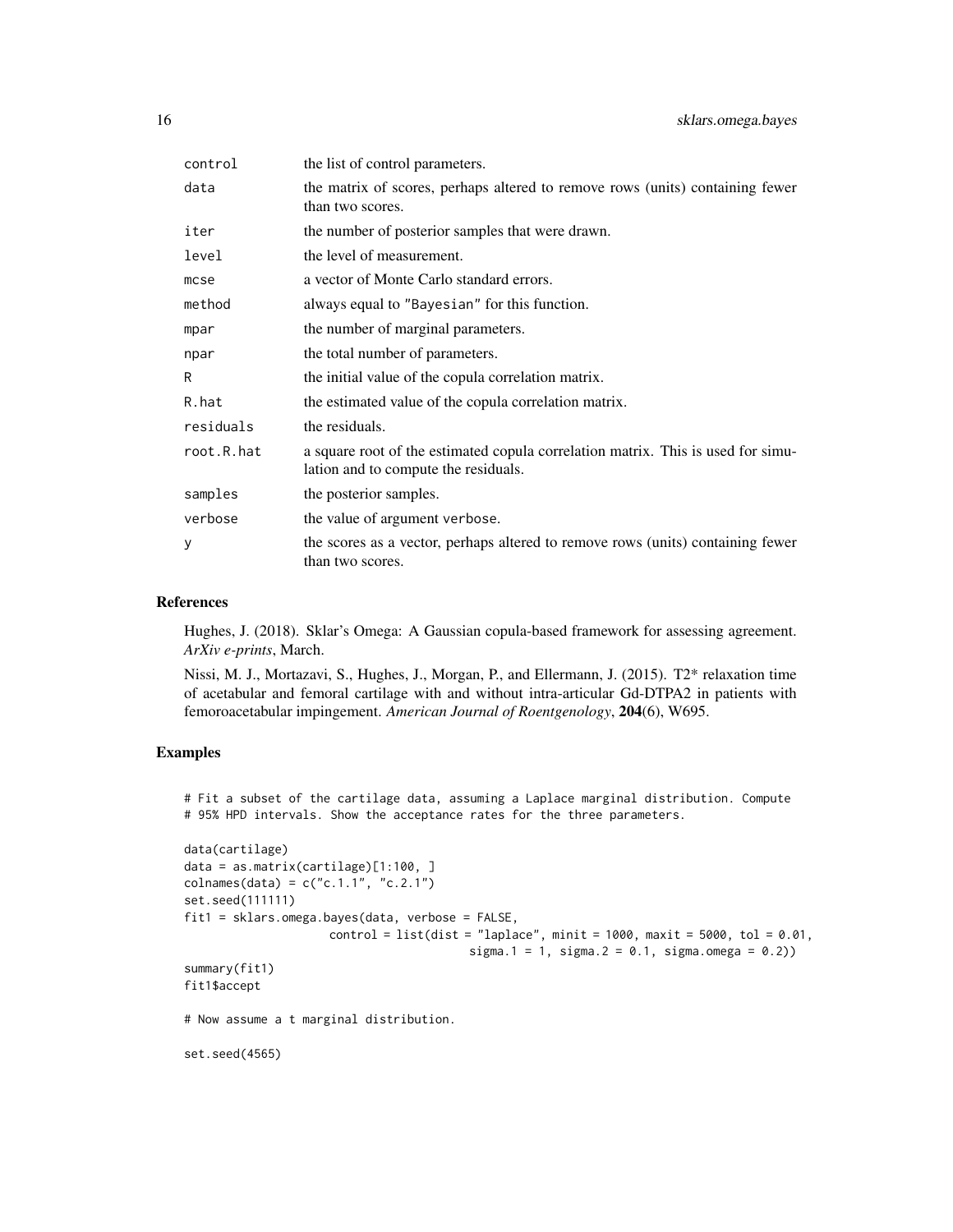```
fit2 = sklars.omega.bayes(data, verbose = FALSE,
                       control = list(dist = "t", minit = 1000, maxit = 5000, tol = 0.01,
                                         sigma.1 = 0.2, sigma.2 = 2, sigma.omega = 0.2))
summary(fit2)
fit2$accept
```
summary.sklarsomega *Print a summary of a Sklar's Omega fit.*

#### Description

Print a summary of a Sklar's Omega fit.

#### Usage

```
## S3 method for class 'sklarsomega'
summary(object, alpha = 0.05, digits = 4, ...)
```
### Arguments

| object    | an object of class sklarsomega, the result of a call to sklars, omega.    |
|-----------|---------------------------------------------------------------------------|
| alpha     | the significance level for the confidence intervals. The default is 0.05. |
| digits    | the number of significant digits to display. The default is 4.            |
| $\ddotsc$ | additional arguments.                                                     |

### Details

Unless optimization of the objective function failed, this function prints a summary of the fit. First, the value of the objective function at its maximum is displayed, along with the number of iterations required to find the maximum. Then the values of the control parameters (defaults and/or values supplied in the call) are printed. Then a table of estimates is shown. If applicable, the table includes confidence intervals. Finally, the values of [AIC](#page-0-0) and BIC are displayed (if the scores were interval and inference was parametric).

#### References

Nissi, M. J., Mortazavi, S., Hughes, J., Morgan, P., and Ellermann, J. (2015). T2\* relaxation time of acetabular and femoral cartilage with and without intra-articular Gd-DTPA2 in patients with femoroacetabular impingement. *American Journal of Roentgenology*, 204(6), W695.

### See Also

[sklars.omega](#page-10-1)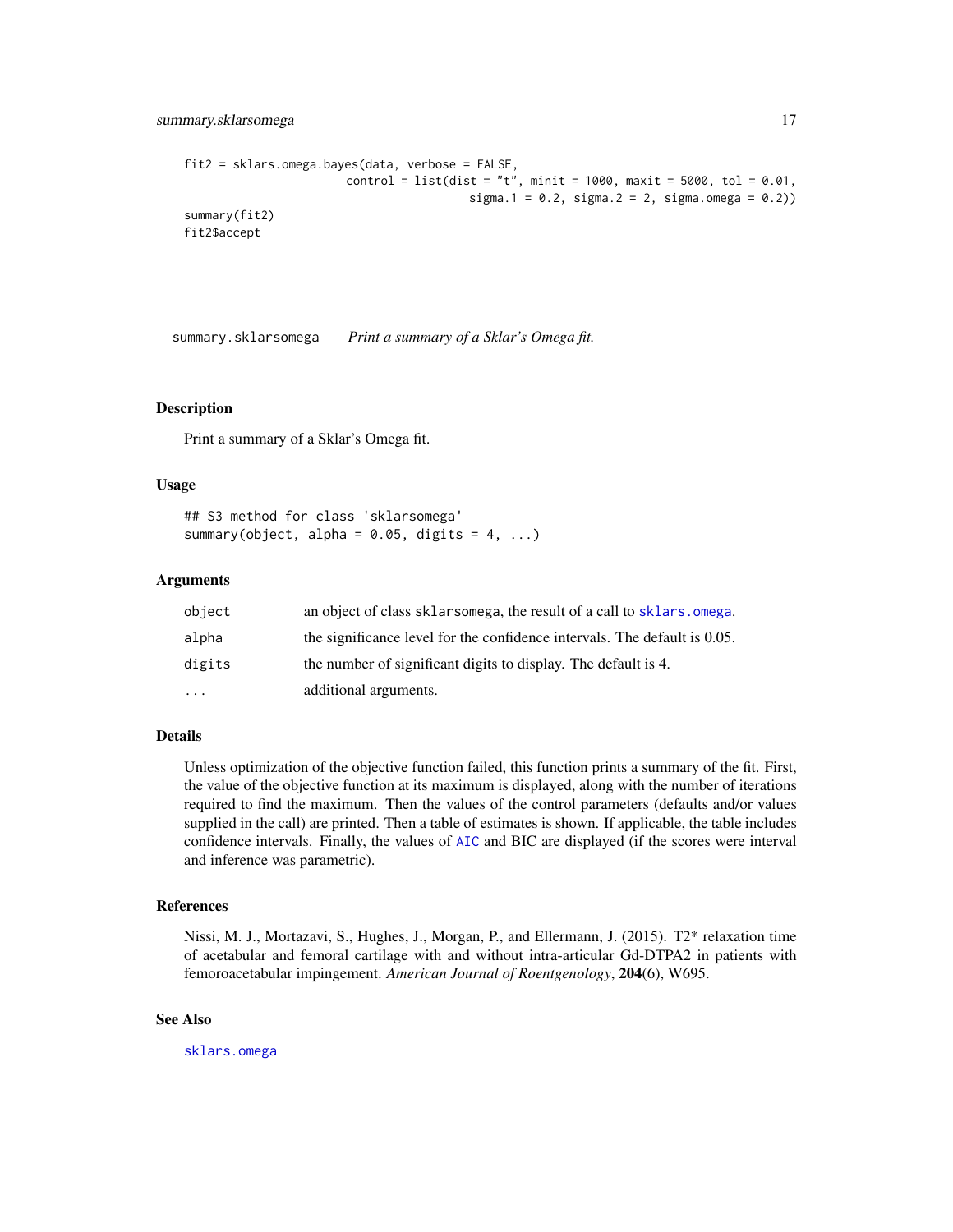#### Examples

```
# Fit a subset of the cartilage data, assuming a Laplace marginal distribution. Compute
# confidence intervals in the usual ML way (observed information matrix).
```

```
data(cartilage)
data = as.matrix(cartilage)[1:100, ]
colnames(data) = c("c.1.1", "c.2.1")fit = sklars.omega(data, level = "interval", confint = "asymptotic",
                   control = list(dist = "laplace"))summary(fit)
vcov(fit)
```
vcov.sklarsomega *Compute an estimated covariance matrix for a Sklar's Omega fit.*

#### **Description**

Compute an estimated covariance matrix for a Sklar's Omega fit.

#### Usage

```
## S3 method for class 'sklarsomega'
vcov(object, ...)
```
#### Arguments

| object  | a fitted model object. |
|---------|------------------------|
| $\cdot$ | additional arguments.  |

#### Details

See the package vignette for detailed information regarding covariance estimation for Sklar's Omega.

#### Value

A matrix of estimated variances and covariances for the parameter estimator. This should have row and column names corresponding to the parameter names given by the [coef](#page-0-0) method. Note that a call to this function will result in an error if [sklars.omega](#page-10-1) was called with argument confint equal to "none", or if optimization failed.

#### References

Nissi, M. J., Mortazavi, S., Hughes, J., Morgan, P., and Ellermann, J. (2015). T2\* relaxation time of acetabular and femoral cartilage with and without intra-articular Gd-DTPA2 in patients with femoroacetabular impingement. *American Journal of Roentgenology*, 204(6), W695.

<span id="page-17-0"></span>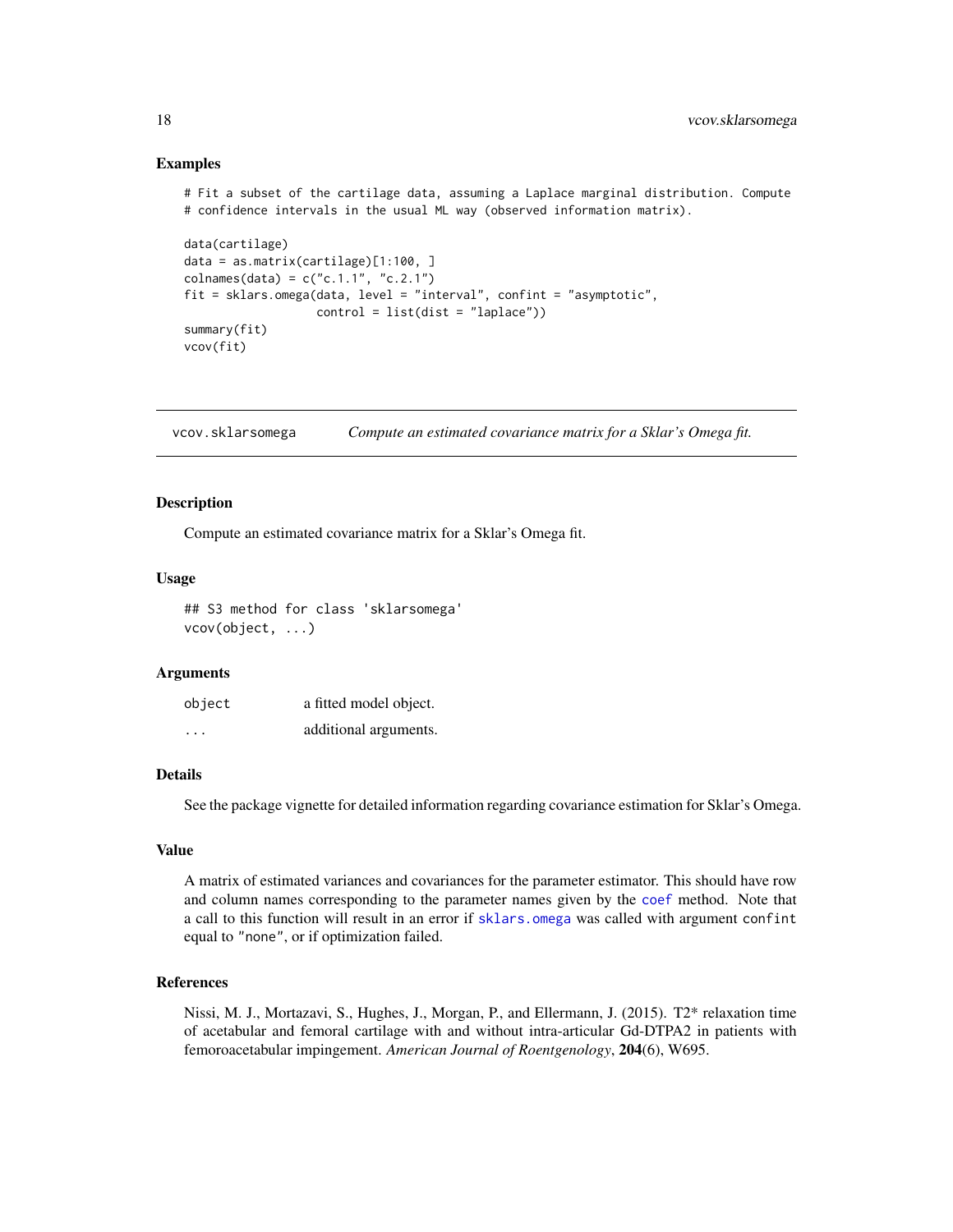### vcov.sklarsomega 19

### Examples

# Fit a subset of the cartilage data, assuming a Laplace marginal distribution. Compute # confidence intervals in the usual ML way (observed information matrix).

```
data(cartilage)
data = as.matrix(cartilage)[1:100, ]
colnames(data) = c("c.1.1", "c.2.1")fit = sklars.omega(data, level = "interval", confint = "asymptotic",
                  control = list(dist = "laplace"))summary(fit)
vcov(fit)
```